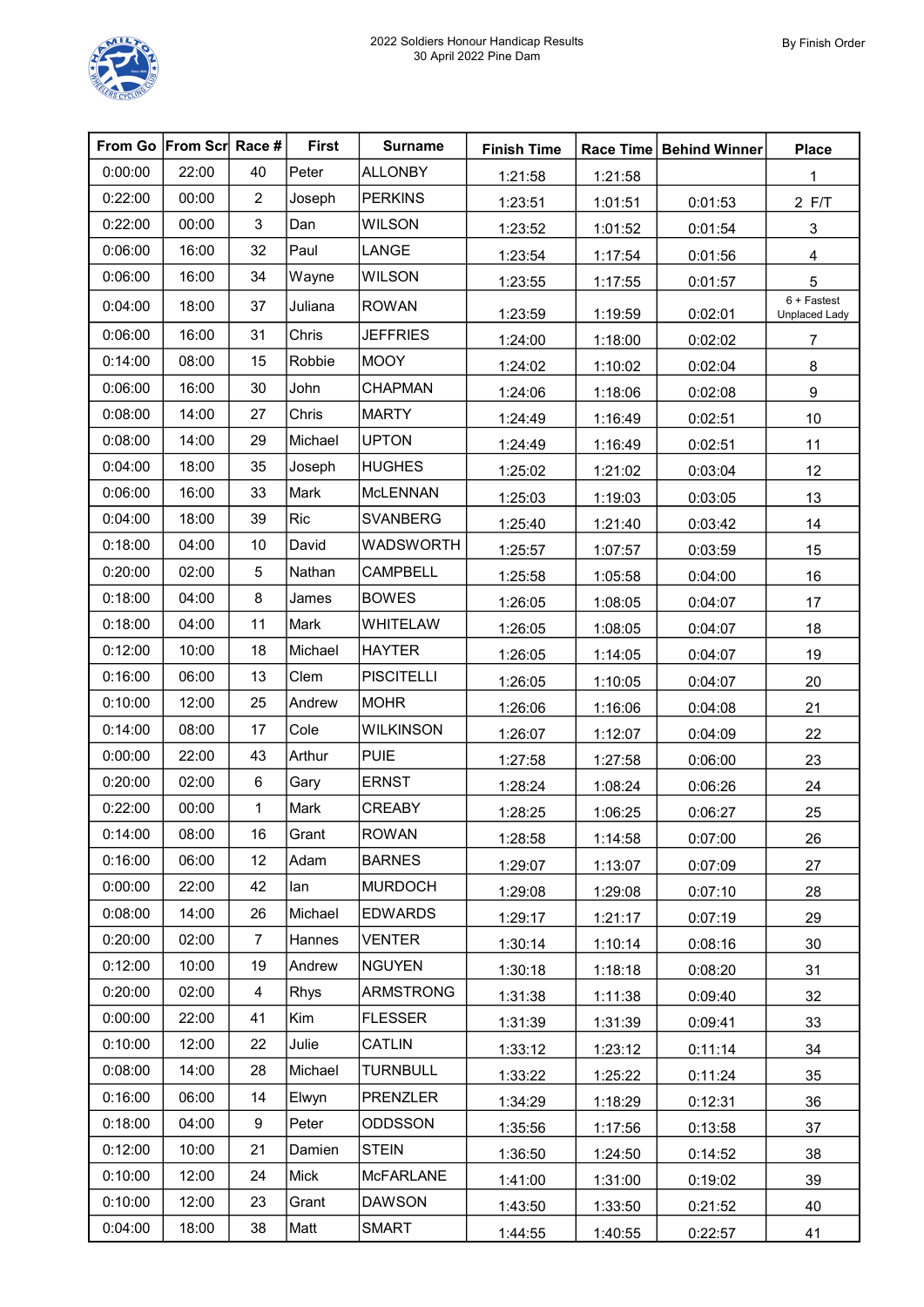

| 0:04:00 | 18:00 | 36 | Paul        | <b>IKAYS</b>   | <b>DNS</b> |  |  |
|---------|-------|----|-------------|----------------|------------|--|--|
| 0:12:00 | 10:00 | 20 | <b>Nick</b> | <b>RINAUDO</b> | <b>DNS</b> |  |  |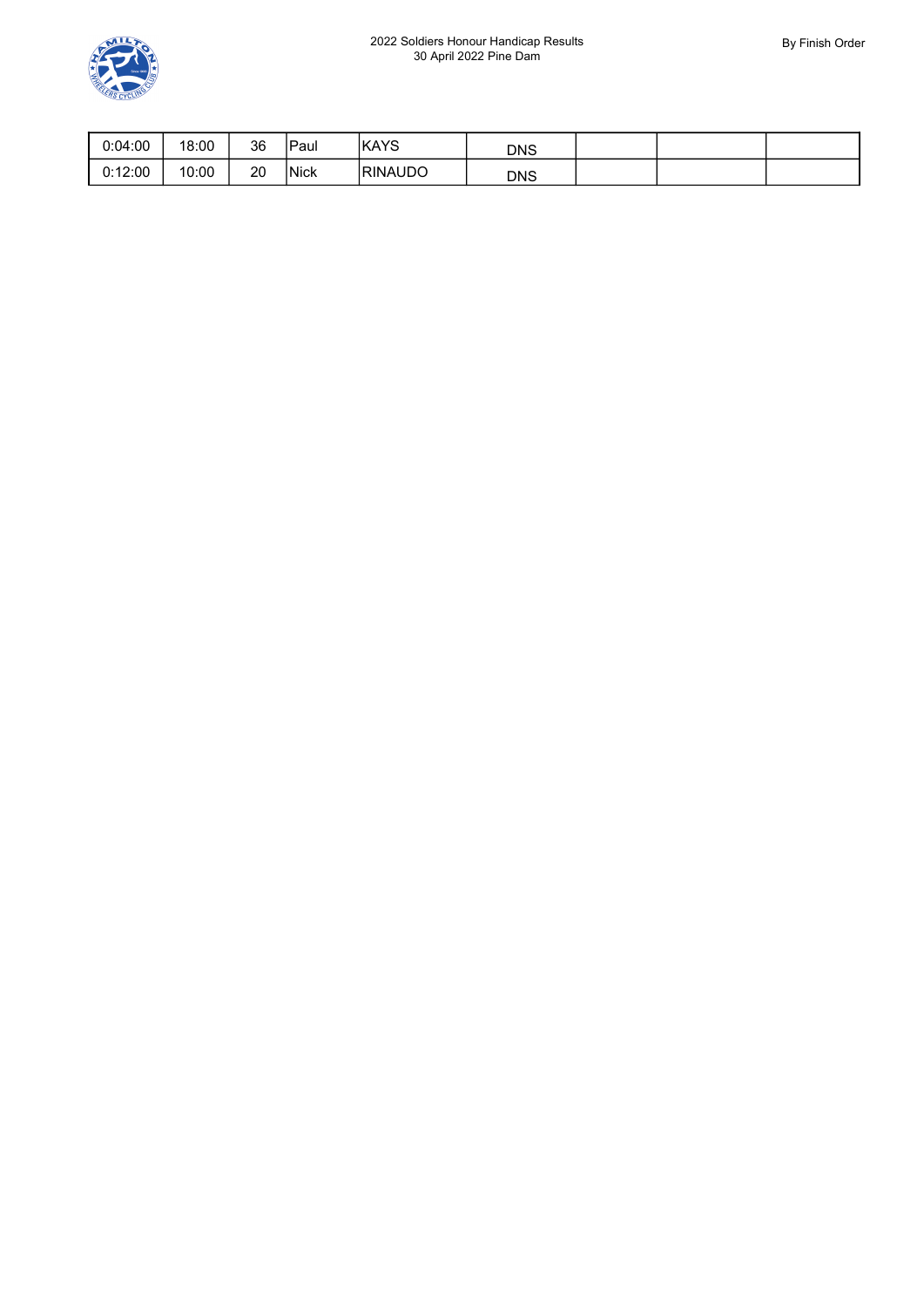

| From GoFrom Sci Race # |       |                         | <b>First</b> | <b>Surname</b>    | <b>Finish Time</b> | <b>Race Time</b> | <b>Behind FT</b> | <b>Place</b>                                            |
|------------------------|-------|-------------------------|--------------|-------------------|--------------------|------------------|------------------|---------------------------------------------------------|
| 0:22:00                | 00:00 | $\overline{2}$          | Joseph       | <b>PERKINS</b>    | 1:23:51            | 1:01:51          |                  | $\overline{c}$                                          |
| 0:22:00                | 00:00 | 3                       | Dan          | <b>WILSON</b>     | 1:23:52            | 1:01:52          | 0:00:01          | $\sqrt{3}$                                              |
| 0:20:00                | 02:00 | 5                       | Nathan       | <b>CAMPBELL</b>   | 1:25:57            | 1:05:57          | 0:02:06          | 16                                                      |
| 0:22:00                | 00:00 | 1                       | Mark         | <b>CREABY</b>     | 1:28:25            | 1:06:25          | 0:04:34          | 25                                                      |
| 0:18:00                | 04:00 | 10                      | David        | <b>WADSWORTH</b>  | 1:25:57            | 1:07:57          | 0:02:06          | 15                                                      |
| 0:18:00                | 04:00 | 8                       | James        | <b>BOWES</b>      | 1:26:05            | 1:08:05          | 0:02:14          | 17                                                      |
| 0:18:00                | 04:00 | 11                      | Mark         | <b>WHITELAW</b>   | 1:26:05            | 1:08:05          | 0:02:14          | 18                                                      |
| 0:20:00                | 02:00 | 6                       | Gary         | <b>ERNST</b>      | 1:28:24            | 1:08:24          | 0:04:33          | 24                                                      |
| 0:14:00                | 08:00 | 15                      | Robbie       | <b>MOOY</b>       | 1:24:02            | 1:10:02          | 0:00:11          | $\bf 8$                                                 |
| 0:16:00                | 06:00 | 13                      | Clem         | <b>PISCITELLI</b> | 1:26:05            | 1:10:05          | 0:02:14          | 20                                                      |
| 0:20:00                | 02:00 | $\overline{7}$          | Hannes       | <b>VENTER</b>     | 1:30:14            | 1:10:14          | 0:06:23          | 30                                                      |
| 0:20:00                | 02:00 | $\overline{\mathbf{4}}$ | Rhys         | <b>ARMSTRONG</b>  | 1:31:38            | 1:11:38          | 0:07:47          | 32                                                      |
| 0:14:00                | 08:00 | 17                      | Cole         | <b>WILKINSON</b>  | 1:26:07            | 1:12:07          | 0:02:16          | 22                                                      |
| 0:16:00                | 06:00 | 12                      | Adam         | <b>BARNES</b>     | 1:29:07            | 1:13:07          | 0:05:16          | 27                                                      |
| 0:12:00                | 10:00 | 18                      | Michael      | <b>HAYTER</b>     | 1:26:05            | 1:14:05          | 0:02:14          | 19                                                      |
| 0:14:00                | 08:00 | 16                      | Grant        | <b>ROWAN</b>      | 1:28:58            | 1:14:58          | 0:05:07          | 26                                                      |
| 0:10:00                | 12:00 | 25                      | Andrew       | <b>MOHR</b>       | 1:26:06            | 1:16:06          | 0:02:15          | 21                                                      |
| 0:08:00                | 14:00 | 27                      | Chris        | <b>MARTY</b>      | 1:24:49            | 1:16:49          | 0:00:58          | $10$                                                    |
| 0:08:00                | 14:00 | 29                      | Michael      | <b>UPTON</b>      | 1:24:49            | 1:16:49          | 0:00:58          | 11                                                      |
| 0:06:00                | 16:00 | 32                      | Paul         | LANGE             | 1:23:54            | 1:17:54          | 0:00:03          | 4                                                       |
| 0:06:00                | 16:00 | 34                      | Wayne        | <b>WILSON</b>     | 1:23:55            | 1:17:55          | 0:00:04          | $5\,$                                                   |
| 0:18:00                | 04:00 | $\boldsymbol{9}$        | Peter        | <b>ODDSSON</b>    | 1:35:56            | 1:17:56          | 0:12:05          | 37                                                      |
| 0:06:00                | 16:00 | 31                      | Chris        | <b>JEFFRIES</b>   | 1:24:00            | 1:18:00          | 0:00:09          | $\boldsymbol{7}$                                        |
| 0:06:00                | 16:00 | 30                      | John         | <b>CHAPMAN</b>    | 1:24:06            | 1:18:06          | 0:00:15          | 9                                                       |
| 0:12:00                | 10:00 | 19                      | Andrew       | <b>NGUYEN</b>     | 1:30:18            | 1:18:18          | 0:06:27          | 31                                                      |
| 0:16:00                | 06:00 | 14                      | Elwyn        | <b>PRENZLER</b>   | 1:34:29            | 1:18:29          | 0:10:38          | 36                                                      |
| 0:06:00                | 16:00 | 33                      | Mark         | <b>McLENNAN</b>   | 1:25:03            | 1:19:03          | 0:01:12          | 13                                                      |
| 0:04:00                | 18:00 | 37                      | Juliana      | <b>ROWAN</b>      | 1:23:59            | 1:19:59          | 0:00:08          | $\frac{12}{6 + \text{Fastest}}$<br><b>Unplaced Lady</b> |
| 0:04:00                | 18:00 | 35                      | Joseph       | <b>HUGHES</b>     | 1:25:02            | 1:21:02          | 0:01:11          | 12                                                      |
| 0:04:00                | 18:00 | 39                      | <b>Ric</b>   | <b>SVANBERG</b>   | 1:25:40            | 1:21:40          | 0:01:49          | 14                                                      |
| 0:08:00                | 14:00 | 26                      | Michael      | <b>EDWARDS</b>    | 1:29:17            | 1:21:17          | 0:05:26          | 29                                                      |
| 0:00:00                | 22:00 | 40                      | Peter        | <b>ALLONBY</b>    | 1:21:58            | 1:21:58          | #########        | $\mathbf 1$                                             |
| 0:10:00                | 12:00 | 22                      | Julie        | CATLIN            | 1:33:12            | 1:23:12          | 0:09:21          | 34                                                      |
| 0:12:00                | 10:00 | 21                      | Damien       | <b>STEIN</b>      | 1:36:50            | 1:24:50          | 0:12:59          | 38                                                      |
| 0:08:00                | 14:00 | 28                      | Michael      | <b>TURNBULL</b>   | 1:33:22            | 1:25:22          | 0:09:31          | 35                                                      |
| 0:00:00                | 22:00 | 43                      | Arthur       | <b>PUIE</b>       | 1:27:58            | 1:27:58          | 0:04:07          | 23                                                      |
| 0:00:00                | 22:00 | 42                      | lan          | <b>MURDOCH</b>    | 1:29:08            | 1:29:08          | 0:05:17          | 28                                                      |
| 0:10:00                | 12:00 | 24                      | <b>Mick</b>  | <b>McFARLANE</b>  | 1:41:00            | 1:31:00          | 0:17:09          | 39                                                      |
| 0:00:00                | 22:00 | 41                      | Kim          | <b>FLESSER</b>    | 1:31:39            | 1:31:39          | 0:07:48          | 33                                                      |